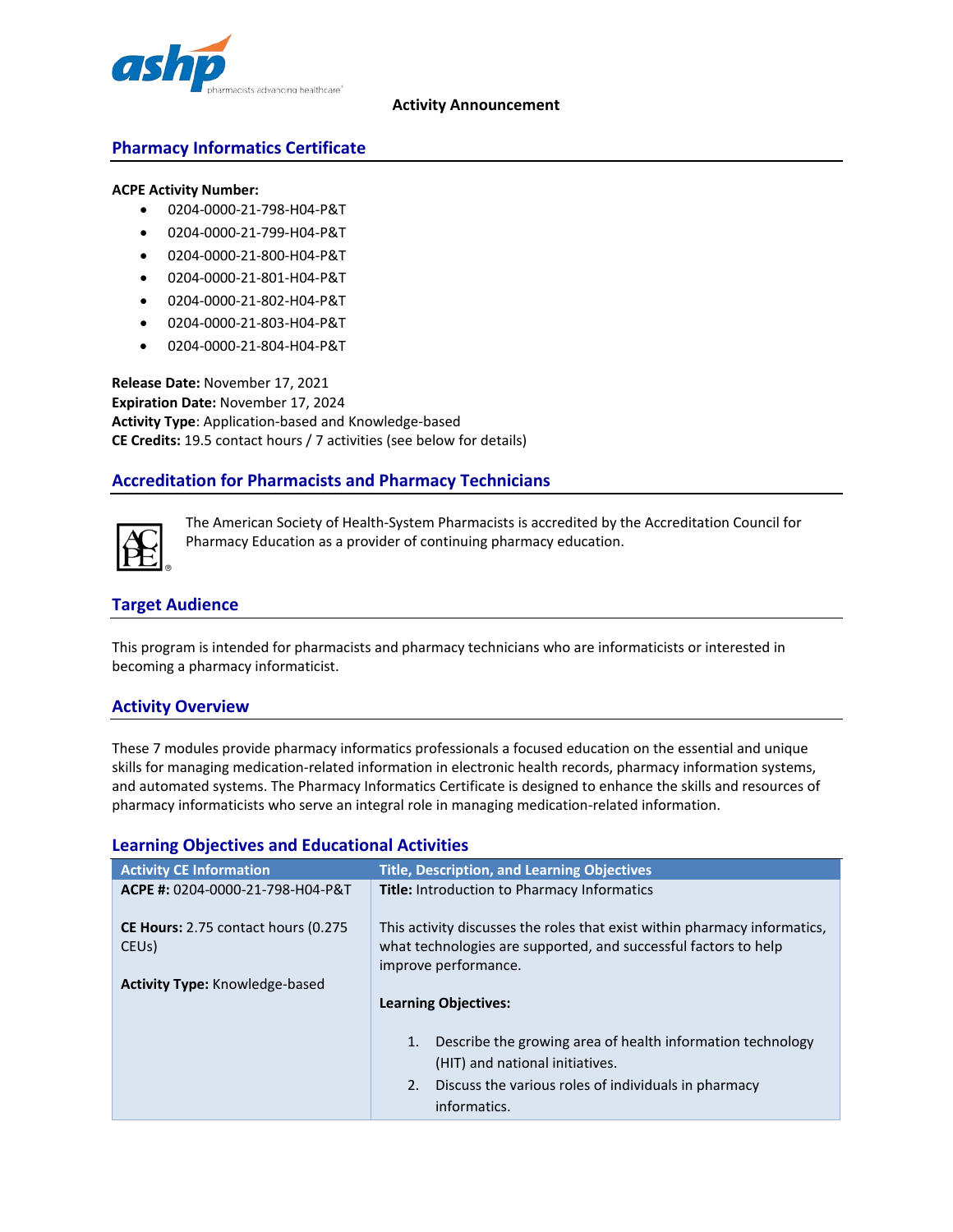| <b>Activity CE Information</b>                                                                     | <b>Title, Description, and Learning Objectives</b>                                                                                                                                                                                                                                                                                                                                                                                                                                                                                                                                                                                                                                                                                                                                                                                                                                                                                                                                                                                                                                                                                                                                                                                                                                                                                                                                     |
|----------------------------------------------------------------------------------------------------|----------------------------------------------------------------------------------------------------------------------------------------------------------------------------------------------------------------------------------------------------------------------------------------------------------------------------------------------------------------------------------------------------------------------------------------------------------------------------------------------------------------------------------------------------------------------------------------------------------------------------------------------------------------------------------------------------------------------------------------------------------------------------------------------------------------------------------------------------------------------------------------------------------------------------------------------------------------------------------------------------------------------------------------------------------------------------------------------------------------------------------------------------------------------------------------------------------------------------------------------------------------------------------------------------------------------------------------------------------------------------------------|
|                                                                                                    | List the key technologies used across the medication use<br>3.<br>spectrum.<br>Identify success factors that can improve your performance in<br>4.<br>pharmacy informatics.<br>Discuss the role of the information technology department in<br>5.<br>an organization.<br>6.<br>List common information technology terminology.<br>Differentiate common team assignments and member roles of<br>7.<br>the information technology department.<br>Differentiate between the information technology<br>8.<br>department and the pharmacy information technology team.<br>Define the American National Standards Institute (ANSI)<br>9.<br>process for U.S. healthcare, Standards Development<br>Organization (SDO), Health Level Seven (HL7), National Council<br>for Prescription Drug Programs (NCPDP), and Accredited<br>Standards Committee (ASC X12).<br>10. Explain the role of the Standards Development Organizations<br>(SDOs) in pharmacy informatics and their function in<br>pharmacy health systems standards.<br>11. Differentiate between the normalized terminologies.<br>12. Discuss benefits and limitations of various normalized<br>terminologies.<br>13. Explain the value of using normalized terminologies with<br>standardized structured documents using clinical document<br>architecture when exchanging clinical information between<br>health care providers. |
| ACPE #: 0204-0000-21-799-H04-P&T                                                                   | Title: Basics of Electronic Health Records and Automation                                                                                                                                                                                                                                                                                                                                                                                                                                                                                                                                                                                                                                                                                                                                                                                                                                                                                                                                                                                                                                                                                                                                                                                                                                                                                                                              |
| CE Hours: 2.5 contact hours (0.25<br>CEU <sub>s</sub> )<br><b>Activity Type: Application-based</b> | This activity provides the benefits of computerized provider order<br>entry (CPOE) and workflow benefits and challenges associated with<br>electronic medication administration records (EMAR), barcoded<br>medication administration (BCMA), and smart pumps.                                                                                                                                                                                                                                                                                                                                                                                                                                                                                                                                                                                                                                                                                                                                                                                                                                                                                                                                                                                                                                                                                                                         |
|                                                                                                    | <b>Learning Objectives:</b><br>Define the different types of errors that can occur in the<br>1.<br>medication use process.<br>Discuss how content provided by a drug database vendor is<br>2.<br>used by a computerized prescriber order entry system vendor<br>to inform providers of potential safety issues.<br>Describe how specific types of passive clinical decision support<br>3.<br>are applied in prescriber order entry systems to prevent or<br>minimize the occurrence of medication errors.<br>Explain how active forms of clinical decision support can<br>4.<br>promote the safe and cost-effective use of medications in<br>health-systems.                                                                                                                                                                                                                                                                                                                                                                                                                                                                                                                                                                                                                                                                                                                           |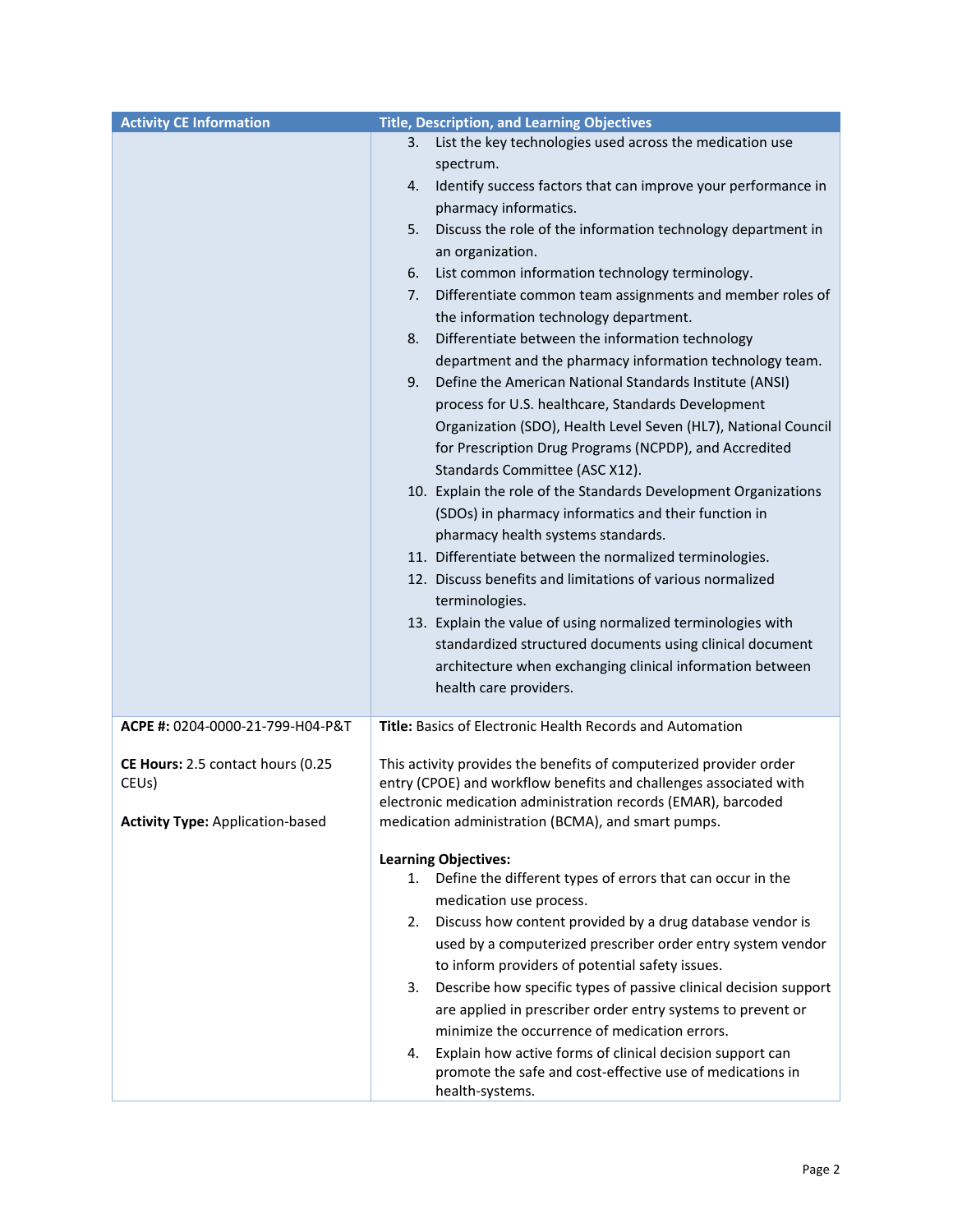| <b>Activity CE Information</b>          | <b>Title, Description, and Learning Objectives</b>                       |
|-----------------------------------------|--------------------------------------------------------------------------|
|                                         | Describe potential benefits of computerized provider order<br>5.         |
|                                         | entry (CPOE) over traditional paper based ordering workflows.            |
|                                         | Explain key required components of medication orders.<br>6.              |
|                                         | Use appropriate methods to identify risks, benefits, and levels<br>7.    |
|                                         | of clinical decision support (CDS) that can be utilized to guide         |
|                                         | medication order entry.                                                  |
|                                         | 8.<br>Discuss important benchmarks to assist with monitoring the         |
|                                         | computerized provider order entry (CPOE) system.                         |
|                                         | Summarize e-prescribing functionality standards, workflows,<br>9.        |
|                                         | and future potential.                                                    |
|                                         | 10. List potential benefits of electronic medication administration      |
|                                         | records (EMAR) documentation over traditional paper based                |
|                                         | documentation workflows.                                                 |
|                                         | 11. Describe basic EMAR functionality and challenging workflows          |
|                                         | associated with EMAR documentation.                                      |
|                                         | 12. Evaluate the impact of barcoded medication administration            |
|                                         | (BCMA) on EMAR workflow and medication safety.                           |
|                                         | 13. Summarize benefits, limitations, and important features found        |
|                                         | in smart pump use.                                                       |
|                                         | 14. List opportunities for clinical decision support associated with     |
|                                         | the use of EMARs, BCMA, and smart pumps.                                 |
|                                         |                                                                          |
| ACPE #: 0204-0000-21-800-H04-P&T        | Title: Managing Automation and Technology                                |
| CE Hours: 2 contact hours (0.2 CEUs)    | This activity dicusses the challenges and opportunities of implementing  |
|                                         | technology and automation in a pharmacy practice.                        |
| <b>Activity Type: Application-based</b> |                                                                          |
|                                         | <b>Learning Objectives:</b>                                              |
|                                         | Summarize the history of technology and automation used in<br>1.         |
|                                         | pharmacy practice.                                                       |
|                                         | Differentiate between the four types of pharmacy distribution<br>2.      |
|                                         | models.                                                                  |
|                                         | List strategies for employing technology and automation.                 |
|                                         | Describe common types of technology and automation used<br>4.            |
|                                         | in pharmacy practice.                                                    |
|                                         | Evaluate the benefits and challenges with the use of<br>5.               |
|                                         | technology and automation.                                               |
|                                         | Calculate the difference between price and cost.<br>6.                   |
|                                         | Differentiate advantages and disadvantages of each charge<br>7.          |
|                                         | capture point.                                                           |
|                                         | Describe the role of HCPCS and J-Codes in medication billing.<br>8.      |
|                                         | Discuss the challenges of having too much safety stock.<br>9.            |
| ACPE #: 0204-0000-21-801-H04-P&T        | Title: Advanced Pharmacy Informatics                                     |
|                                         |                                                                          |
| CE Hours: 3.5 contact hours (0.35       | This activity will describe common issues associated with transitions of |
| CEU <sub>s</sub> )                      | care, effective informatics solutions, integrating smart pumps with an   |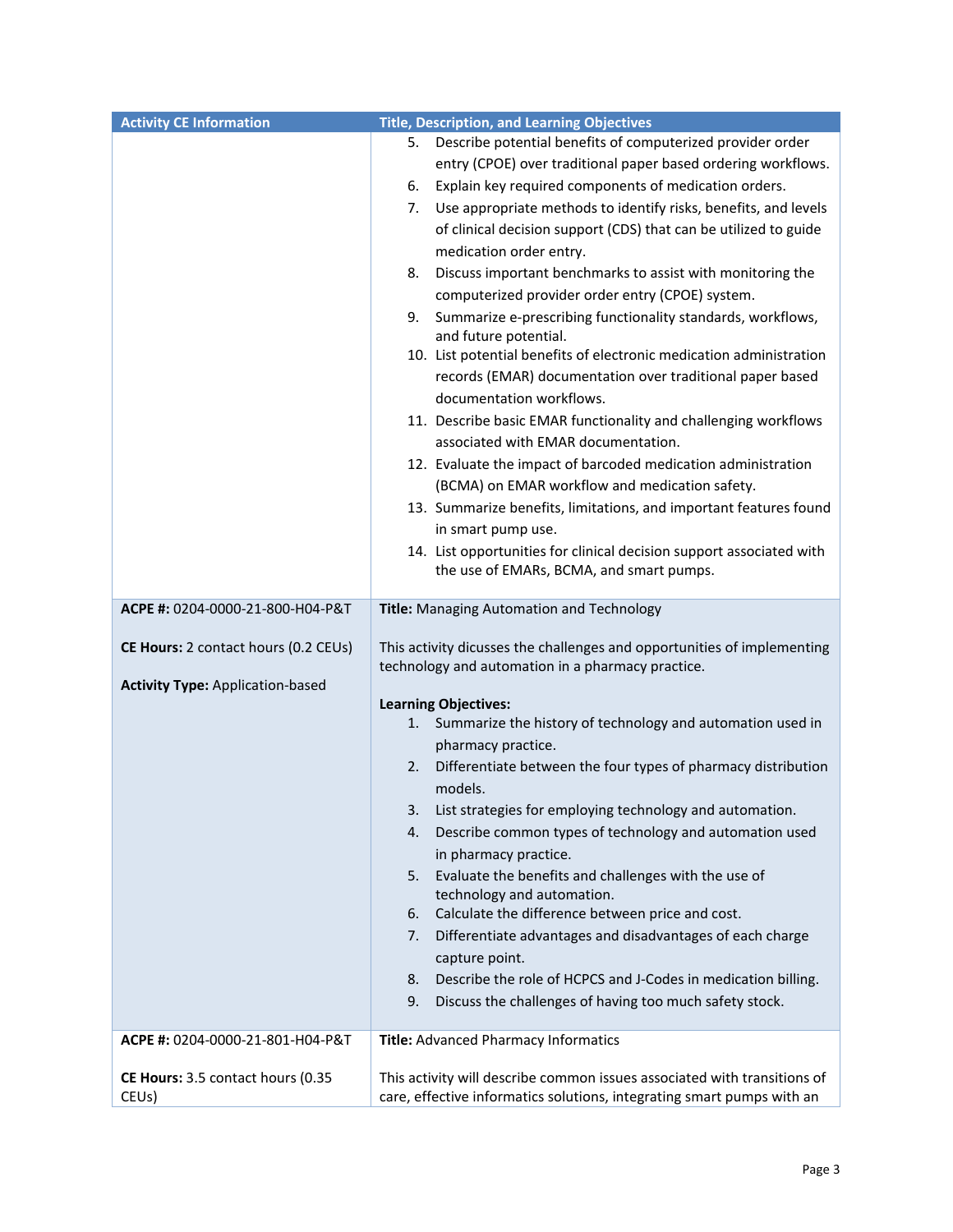| <b>Activity CE Information</b>          | <b>Title, Description, and Learning Objectives</b>                                                                           |
|-----------------------------------------|------------------------------------------------------------------------------------------------------------------------------|
|                                         | electronic medical record, and best practices relevant to informatics in                                                     |
| <b>Activity Type: Knowledge-based</b>   | pediatrics.                                                                                                                  |
|                                         |                                                                                                                              |
|                                         | <b>Learning Objectives:</b>                                                                                                  |
|                                         | Identify common issues with information transfer between<br>1.                                                               |
|                                         | different care settings.                                                                                                     |
|                                         | Describe informatics solutions that integrate the processes of<br>2.                                                         |
|                                         | medication histories, reconciliation, and discharge<br>communication.                                                        |
|                                         | 3. Discuss clinical and operational considerations for                                                                       |
|                                         | implementing smart pump integration.                                                                                         |
|                                         | Describe the safety benefits with integrating smart pumps and<br>4.                                                          |
|                                         | the electronic medical record.                                                                                               |
|                                         | Differentiate between the fundamental clinical characteristics<br>5.                                                         |
|                                         | of pediatric and adult populations and its relevance to                                                                      |
|                                         | informatics practice.                                                                                                        |
|                                         | 6. Apply best practices for utilization of smart pumps in a                                                                  |
|                                         | pediatric institution, including database design and                                                                         |
|                                         | maintenance.                                                                                                                 |
|                                         | List challenges associated with barcoded medication<br>7.                                                                    |
|                                         | administration (BCMA) in a pediatric population and strategies                                                               |
|                                         | to maintain patient safety.                                                                                                  |
|                                         | 8. Describe blockchain technology.                                                                                           |
|                                         | Discuss current blockchain applications in healthcare.<br>9.                                                                 |
|                                         | 10. Identify potential roles and risks with blockchain in pharmacy.                                                          |
|                                         |                                                                                                                              |
| ACPE #: 0204-0000-21-802-H04-P&T        | Title: Health Information Technology Project Management                                                                      |
| CE Hours: 2 contact hours (0.2 CEUs)    | This activity discusses challenges a health information technology                                                           |
|                                         | project may encounter and the importance of managing and                                                                     |
| <b>Activity Type: Application-based</b> | communicating with the key stakeholders of the project.                                                                      |
|                                         |                                                                                                                              |
|                                         | <b>Learning Objectives:</b>                                                                                                  |
|                                         | Define selected common project management terminology.<br>1.                                                                 |
|                                         | Differentiate between a project, a Project Management Office<br>2.                                                           |
|                                         | (PMO), and a Project Portfolio Management (PPM).                                                                             |
|                                         | Contrast the phases of a project life cycle.<br>3.                                                                           |
|                                         | Differentiate of a project manager from a pharmacy<br>4.                                                                     |
|                                         | operations manager.<br>Summarize potential project challenges encountered during a<br>5.                                     |
|                                         | project's life cycle.                                                                                                        |
|                                         | Explain how to use tools and technique to help the team<br>6.                                                                |
|                                         | understand the purpose of a project.                                                                                         |
|                                         |                                                                                                                              |
|                                         | List three ways to keep key stakeholders informed of the<br>7.                                                               |
|                                         | status of a project.                                                                                                         |
|                                         | Explain the interpersonal dimensions of project management:<br>8.<br>leadership, team dynamics, influencing and negotiating. |
|                                         |                                                                                                                              |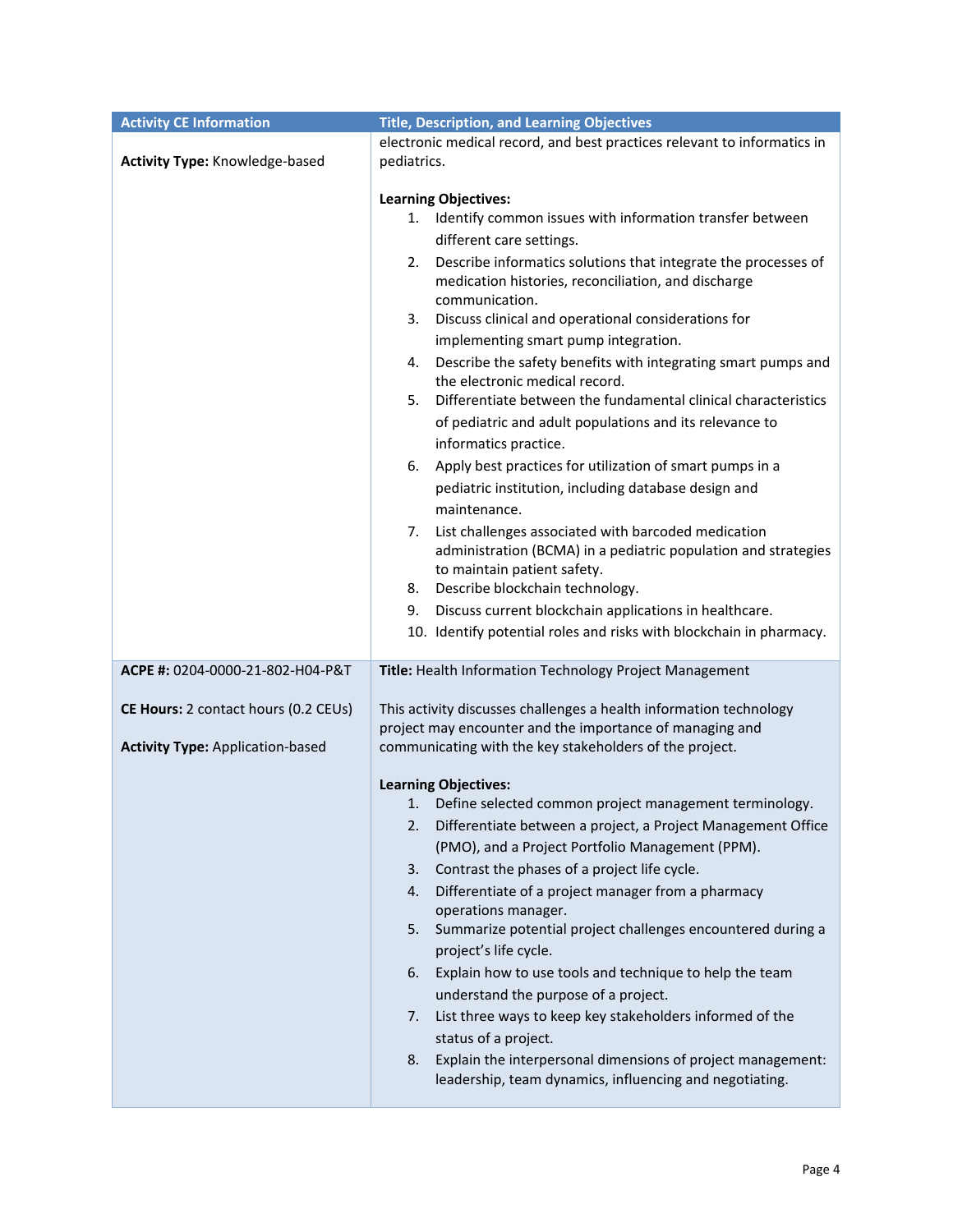| <b>Activity CE Information</b>          | <b>Title, Description, and Learning Objectives</b>                                                                                                                                |
|-----------------------------------------|-----------------------------------------------------------------------------------------------------------------------------------------------------------------------------------|
| ACPE #: 0204-0000-21-803-H04-P&T        | Title: Informatics Optimization                                                                                                                                                   |
|                                         |                                                                                                                                                                                   |
| CE Hours: 3 contact hours (0.3 CEUs)    | This activity describes how technology can be implemented to improve<br>efficiencies and safety, and the importance of developing a plan to                                       |
| <b>Activity Type: Application-based</b> | maintain, optimize, and enhance the technology within a health care<br>system.                                                                                                    |
|                                         |                                                                                                                                                                                   |
|                                         | <b>Learning Objectives:</b>                                                                                                                                                       |
|                                         | 1. Describe two major challenges associated with the growth and                                                                                                                   |
|                                         | widespread use of health information technology.                                                                                                                                  |
|                                         | Recommend three tools that can be used or questions that<br>2.                                                                                                                    |
|                                         | can be posed to evaluate the usability of software or a                                                                                                                           |
|                                         | medical device.                                                                                                                                                                   |
|                                         | 3.<br>Explain three potential patient care outcomes that might arise                                                                                                              |
|                                         | from implementation of a new information technology device                                                                                                                        |
|                                         | or system.                                                                                                                                                                        |
|                                         | 4. Summarize at least three major, unintended consequences<br>faced by clinicians when implementing a new or updated<br>electronic health record, computerized order entry and/or |
|                                         | clinical decision support system.                                                                                                                                                 |
|                                         | Describe the safety, regulatory, and quality components for<br>5.                                                                                                                 |
|                                         | technology and automation.                                                                                                                                                        |
|                                         | Identify the principles for effective management and oversight<br>6.<br>of technology to ensure its safe use.                                                                     |
|                                         | Describe the data model and the reporting capabilities for<br>7.                                                                                                                  |
|                                         | technology and automation.                                                                                                                                                        |
|                                         | Discuss the role of a vendor and the vendor relationship.<br>8.                                                                                                                   |
|                                         | 9.<br>Describe the future roles for pharmacy personnel with the<br>adoption of technology and automation.                                                                         |
|                                         | 10. Choose important testing types for specific testing purposes.                                                                                                                 |
|                                         | 11. Summarize options for handling formulary preferred product                                                                                                                    |
|                                         | changes.                                                                                                                                                                          |
|                                         |                                                                                                                                                                                   |
|                                         | 12. List the considerations when determining batch production                                                                                                                     |
|                                         | times.                                                                                                                                                                            |
|                                         | 13. Recommend the appropriate times to contact a customer                                                                                                                         |
|                                         | during problem resolution.                                                                                                                                                        |
| ACPE #: 0204-0000-21-804-H04-P&T        |                                                                                                                                                                                   |
|                                         | Title: Data, Analytics, Knowledge, and Reporting in Informatics                                                                                                                   |
| CE Hours: 3.75 contact hours (0.375     | This activity describes the electronic health record system reporting                                                                                                             |
| CEU <sub>s</sub> )                      | and data analysis tools used for best practices.                                                                                                                                  |
| <b>Activity Type: Application-based</b> | <b>Learning Objectives:</b>                                                                                                                                                       |
|                                         | Explain knowledge management as it relates to health<br>1.                                                                                                                        |
|                                         | systems.                                                                                                                                                                          |
|                                         | Describe update process considerations for managing<br>2.                                                                                                                         |
|                                         | knowledge in the electronic health record.                                                                                                                                        |
|                                         |                                                                                                                                                                                   |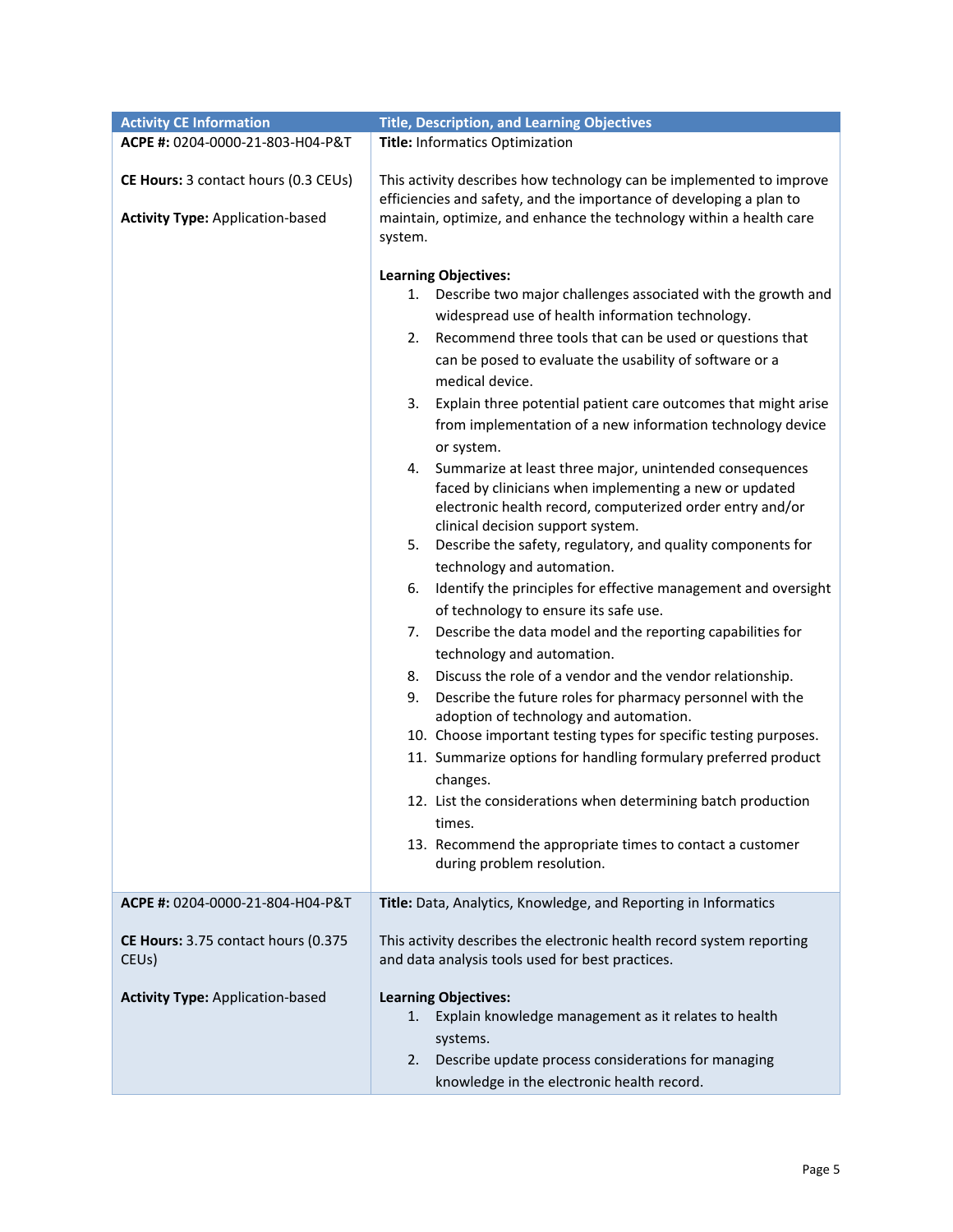| <b>Activity CE Information</b> | <b>Title, Description, and Learning Objectives</b>                                      |
|--------------------------------|-----------------------------------------------------------------------------------------|
|                                | Summarize the relationship between knowledge management<br>3.                           |
|                                | and clinical decision support.                                                          |
|                                | Define alert fatigue and describe factors contributing to its<br>4.                     |
|                                | origination.                                                                            |
|                                | 5.<br>Recommend techniques for alert management used to reduce<br>unnecessary alerting. |
|                                | Differentiate between data and information.<br>6.                                       |
|                                | List the skills required to obtain information from electronic<br>7.                    |
|                                | health record system's (EHR) data.                                                      |
|                                | Apply relational database concepts to future report requests.<br>8.                     |
|                                | Evaluate important characteristics of reporting and data<br>9.                          |
|                                | analysis tools.                                                                         |
|                                | 10. Select the best reporting or data analysis tool for a task.                         |
|                                | 11. Summarize reporting and data analysis best practices.                               |
|                                | 12. Identify accessible reporting tools.                                                |
|                                |                                                                                         |

# **Faculty Information**

## **Mark Baumgart, R.Ph., Pharm.D.**

Content Editor, Clinical Drug Information Wolters Kluwer Health Indianapolis, Indiana

# **Sylvia Belford, Pharm.D., M.S., CPHIMS, FASHP**

Administrator Mayo Clinic Rochester, Minnesota

## **Beth Breeden, D.Ph., M.S., CPHIMS**

Associate Professor, Director of Graduate Studies in Health Care Informatics Lipscomb University, College of Pharmacy & Health Sciences Nashville, Tennessee

# **Michael J. Brownlee, Pharm.D., M.S., FASHP**

Chief Pharmacy Officer University of Iowa Health Care Clinical Associate Professor and Associate Dean University of Iowa College of Pharmacy Iowa City, Iowa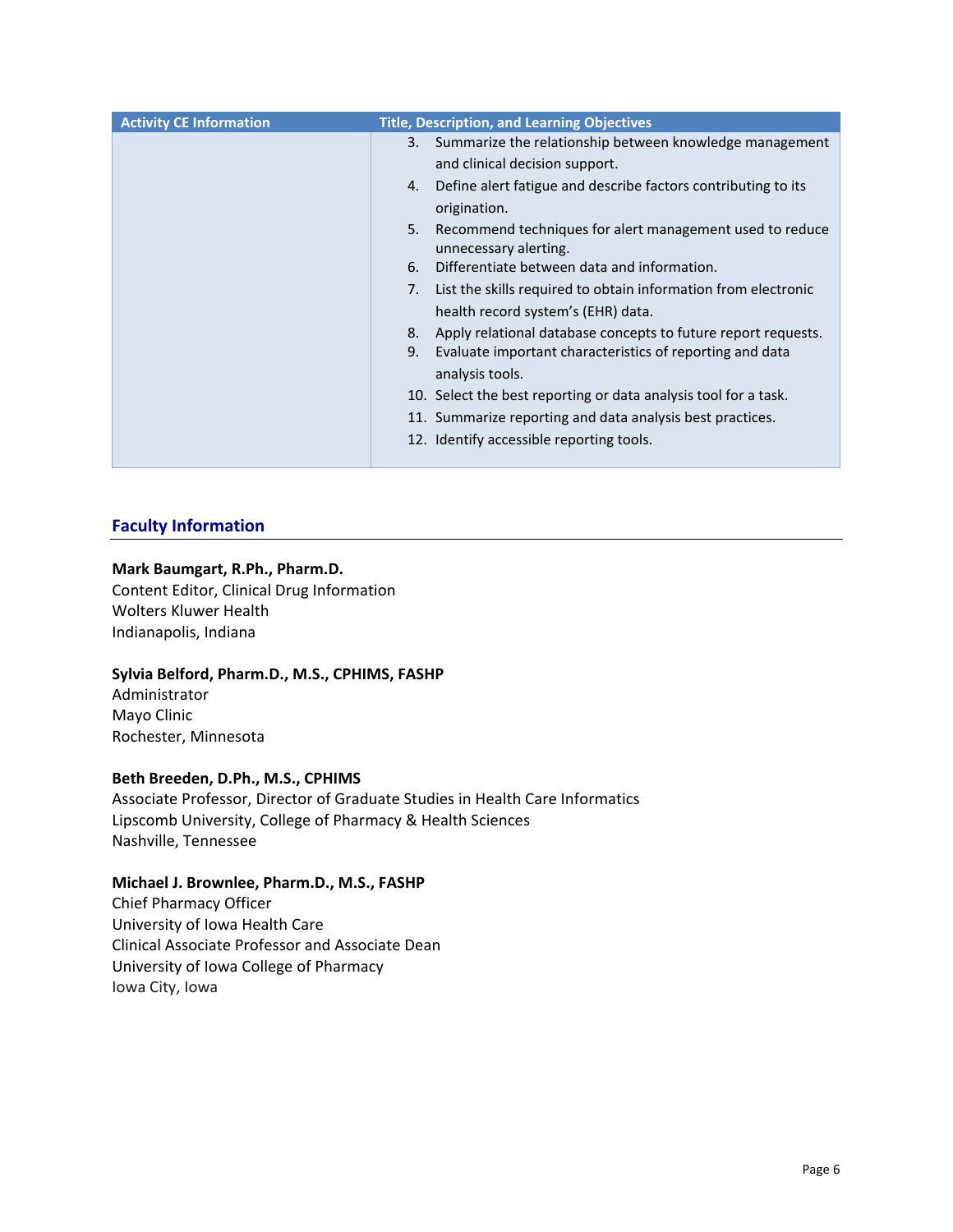### **Bruce W. Chaffee, Pharm.D.**

Assistant Director, Pharmacy Analytics, Quality, Regulatory, & Safety and Adjunct Clinical Professor of Pharmacy Michigan Medicine & University of Michigan College of Pharmacy Ann Arbor, Michigan

# **Kevin A. Clauson, Pharm.D.**

Associate Professor Lipscomb University, College of Pharmacy & Health Sciences Nashville, Tennessee

### **Jeff Chalmers, Pharm.D.**

Senior Director, Pharmacy Informatics and Technology Cleveland Clinic Cleveland, Ohio

# **Seth W. Hartman, Pharm.D., M.B.A.**

Director, Pharmacy Informatics University of Chicago Medicine, Chicago, Illinois

#### **Maritza Lew, Pharm.D., PMP**

IT Project Manager El Camino Hospital Saratoga, California

## **Wing Liu, Pharm.D.**

Manager, Epic Inpatient Vanderbilt University Medical Center Course Director, MS Applied Clinical Informatics (MSACI) Vanderbilt University, Biomedical Informatics Nashville, Tennessee

**Sean P. O'Neill, Pharm.D.** Chief Clinical Officer, Co-Founder Bainbridge Health Philadelphia, Pennsylvania

**Shelly Spiro, R.Ph., FASCP** Executive Director Pharmacy HIT Collaborative Alexandria, Virginia

#### **Lisa Starost, Pharm.D.**

Manager, Pharmacy Informatics Indiana University Health Indianapolis, Indiana